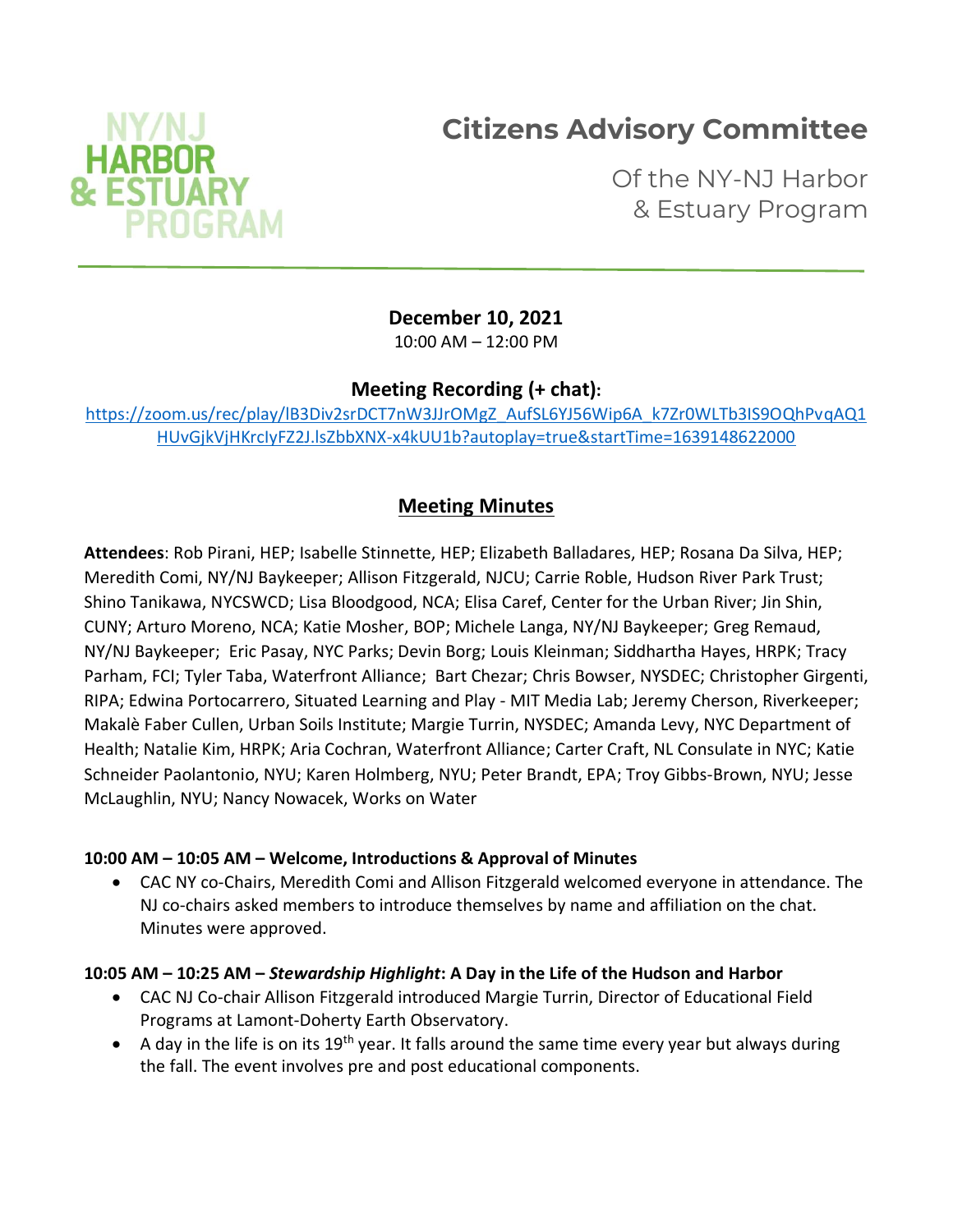- The event focuses heavily on building partnerships with schools, teachers, students and environmental educators.
- Students directly engage with the data and are able to analyze it and build their understanding.
- So far, the event has netted 39, 450 fish from 80 species. ~60,000 students/teachers/educators have been engaged throughout the history of the program.
- Two sites in NJ participated this past year. Only 2-3% percent of their students are from NJ. NJ school participation is usually supported through grants.
- Margie would like feedback from the group on the potential barriers that prevent more groups and schools from participating in a day in the life.
- Allison added that a lot of the time people see the 'nysdec' and 'Columbia university' and think it's just a NY initiative although there are a lot of schools that should participating on the NJ side
- Rob added that the program should engage the NJDEP Americorps Watershed Ambassadors Program since their job is to engage and do outreach. Rob suggested Margie should reach out to Kim Cenno at NJDEP about underdoing some sort of a day in the life training for the ambassadors.
- Rosana added that every year during the start of Fall, the ambassadors are taking some of their required trainings and it's something worth noting. Liz added that even if not all ambassadors can participate, the ambassadors from the northeast area can likely get together to do a group event that will count towards their service hours.
- Michele mentioned that although the program sounds awesome, there are already a lot of education programs in the state competing with one another for funding so the best way to start is to first introduce the program to the organizations currently working on educational programs as well.
- Chris thanked Michele for her feedback and clarified that a lot of the times a day in the life is held as a component of other ongoing outreach activities and/or events. Margie added that the goal of the program is to build partnerships and work with different groups at their pace and capacity.
- **Next steps:** the CAC will provide Margie and Chris with the contact information of the contacts suggested during their presentation. The CAC will continue to support a day in the life and their efforts to increase NJ participation.

#### **10:25 AM – 10:40 AM – New York-New Jersey Watershed Protection Act (H.R. 4677)**

- Jeremy, Senior Manager of Government Affairs at Riverkeeper, shared an overview and the current status of the proposed New York-New Jersey Watershed Protection Act.
- The bill proposes a \$50 million authorization grant program to protect and restore the Hudson-Raritan watersheds. The bill will authorize long overdue federal funding needed to identify, prioritize and implement restoration, climate resiliency, waterfront access and environmental justice projects within two watersheds.
- The grant program would be facilitated by the National Fish & Wildlife Foundation to existing science-based plans such as the Hudson River Action Agenda, Mohawk River Action Agenda, Army Corps restoration plans, etc.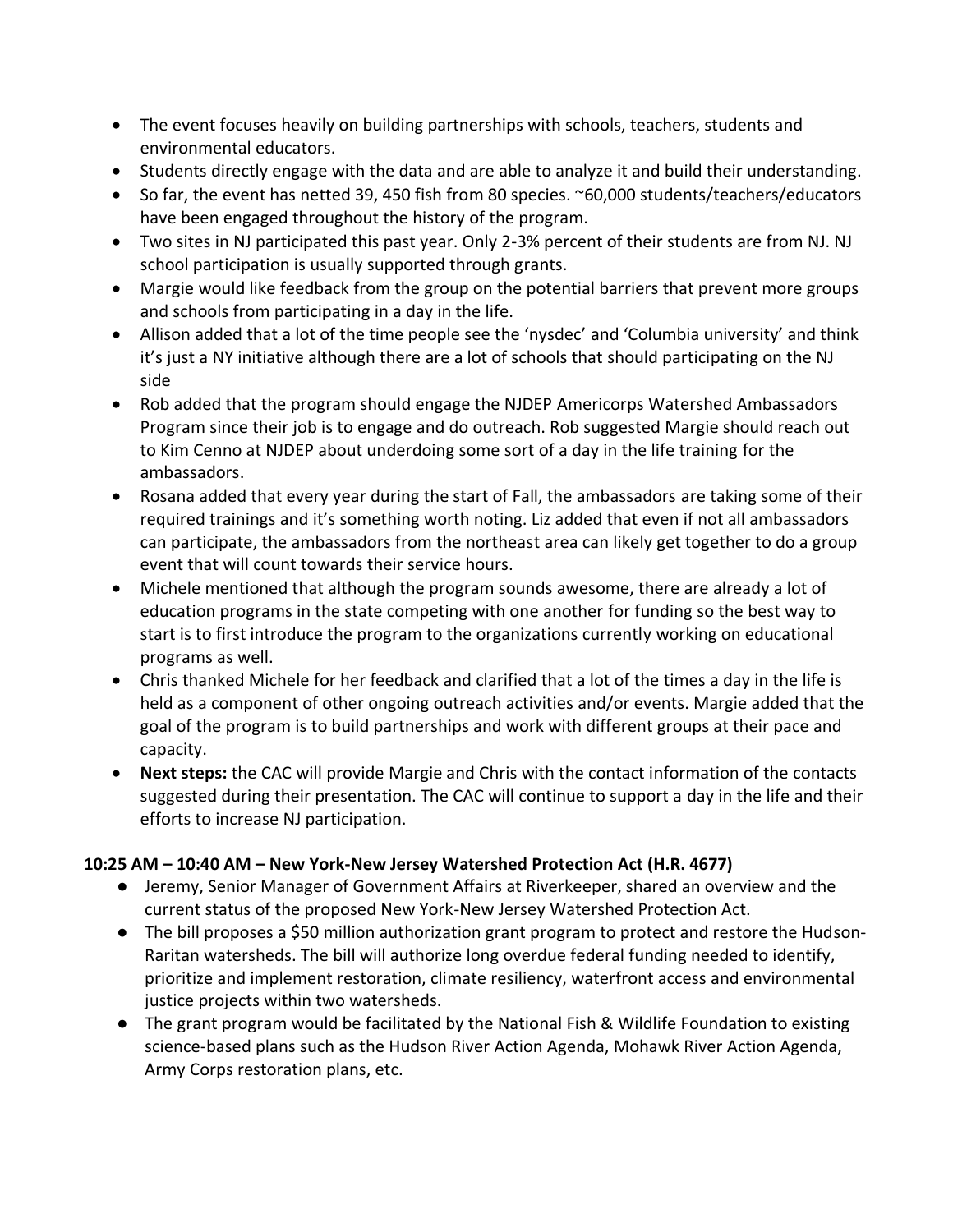- The bill is further along than it has ever been. Primary Sponsor of the bill: Cory Booker. Original Cosponsor: Kirsten Gillibrand
- Interested members can get involved by participating in monthly stakeholder meetings, next one will be held on December 13<sup>th</sup> at 1pm.
- Next steps for the bill include preparing for hearing in the House Natural Resources Committee in January/February, introduction to Sen Carper and EPW staff, and continue efforts to broaden local support for the legislation.
- Greg added that it's important to engage people that are currently not at the table. Those interested in staying up to date about the bill can contact Jeremy at [jcherson@riverkeeper.org](mailto:jcherson@riverkeeper.org)
- **Next steps**: The CAC will continue to keep members updated about the bill, the ways individual organizations can sign up as supporters and help support the work to engage those who are not yet part of the conversation.

## **10:40 AM – 11:00 AM – Program Updates: CRP Map Photo Contest, HEP 2021 Conference & DEIJ Subcommittee Update**

- Isabelle Stinette, HEP restoration manager, shared what the new CRP restoration map looks like. The interactive site map can be found here: [https://www.hudsonriver.org/article/restoration-activity-map.](https://www.hudsonriver.org/article/restoration-activity-map)
- CAC members are encouraged to share any pictures of restoration sites that are completed or not via [this form](https://docs.google.com/forms/d/e/1FAIpQLSeKnwnPE7OWWIt7Wop0Ss-fFaqUAPyHZ6H0FJCsLGi9RXu3kg/viewform) for the chance to win a kayaking excursion for 1 or 2 people provided by Resilience Paddle Sports. Form deadline is **December 31, 2021**.
- Isabelle also provided an overview of HEP's annual conference. The theme was Waterway Stories, and featured 4 days of sessions. All recordings can be found here: <https://www.hudsonriver.org/article/waterway-stories-2021>
- Carrie added that for the second year, the conference appears to be very intentional in trying to bring in and engage more groups into our network and in uplifting the voices that aren't always heard. Allison and Meredith added that future conferences should consider still incorporating some type of virtual option so that participants have the flexibility to join from their screens.
- Shino provided a recap on the [safe space commitment](https://www.hudsonriver.org/article/safe-spaces) launch, which took place on the second day of the conference.
- **Next steps:** Members of the CAC will continue to elevate conference session topics and engage with next year's annual conference.

## **11:00 AM – 11:30 AM – Recap of Citizen Science Subcommittee's Virtual Series, Pathogens in the Water: A Series on Making the Most of Community Science Water Quality Testing**

- Liz Balladares, HEP Outreach Coordinator, provided a recap on the virtual discussions that the citizen science subcommittee of the CAC has been hosting over the span of two summers.
- After the recap, Allison facilitated a short poll and discussion that asked CAC members about their citizen/community science plans for 2022 as well as the areas that the citizen science subcommittee could play a supportive role. She also asked the group about things that worked this season and some of the ways we can continue to coordinate successful programs in the future. Input received from members were as follows: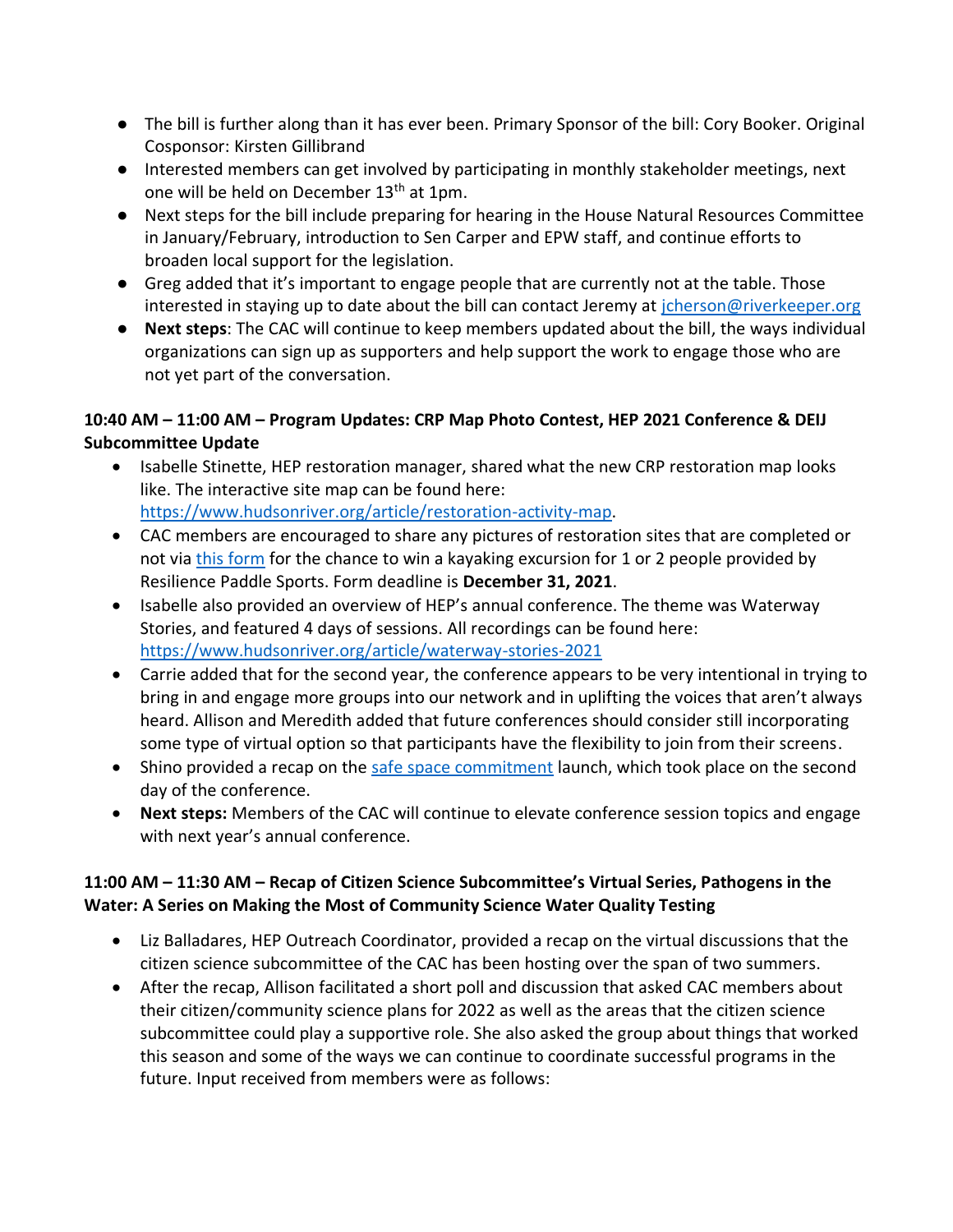- $\circ$  Help build network capacity by identifying grants that will help groups with technical assistance
- $\circ$  Help groups communicate the importance of their monitoring efforts with their communities
- Carrie added that there are a lot of models we can look into that have accomplished a lot of ambitious research goals. One idea is to continue hosting these conversations but have them be on a smaller scale and build up to a higher frequency and bigger audience. In addition, it would be great to explore how we can tie in imagery to all the data that's being collected and shared. How can we pair imagery with these exciting projects? Another thought is considering environmental DNA or biological data, how can a network of partners help us answer some interesting science questions and help refine methods?
- Allison mentioned that eDNA is such an important point, the more sites you can sample, the more you can get an overall picture.
- CAC members that want to be a part of future discussions hosted by the citizen science subcommittee can email Liz at [eballadares@hudsonriver.org](mailto:eballadares@hudsonriver.org)
- **Next steps:** the citizen science subcommittee of the CAC will work on the next installment of the pathogens in the water virtual series and explore additional ways the CAC can continue to support citizen/community science efforts in the region as monitoring season 2022 approaches.

#### **11:30 – 11:50 – Raising Climate Change Awareness through Climate Art: City of Water Day 2022**

- Meredith welcomed Aria Cochran, communications manager at the Waterfront Alliance, who provided an overview of City of Water Day and the theme of city of water day 2022.
- Now in its 15<sup>th</sup> year, City of Water Day is a free day-long celebration of the waters that surround us. The festival attracts annually more than 25,000 participants to enjoy our waterways, raise awareness about the risk we all face from sea level rise and climate change rand champion a resilient New York and New Jersey Harbor.
- For the past two years, Art at the BlueLine has focused on bringing attention to sea level rise and flood risk.
- Aria kicked off the discussion on incorporating climate art as part of next year's theme by asking the group these major questions:
	- o What are some good examples of climate art exhibits/events/initiatives in our region?
	- $\circ$  What are some of the ways climate art can help us communicate with our communities about climate change and its impacts? Are there challenges to be mindful of?
	- o Knowing what we know about city of water day, how can we incorporate climate art into our city of water day 2022 theme?
- Tara DePorte, with the Human Impacts Institute, added when it comes to effective engagement it is important to bring artists in before the event being planned happens. It is important to have these individuals be trained as citizen scientists for example (to pull from the previous discussion) or to have them learn from each group and what they're doing so that they learn about the work our organizations are doing. This will then inform their art form.
	- $\circ$  Another engagement suggestion is to encourage creatives to talk about solutions and not just the problems. There's a real opportunity to connect creatives with the people that working hard at coming up with ways to address the impacts of climate change.